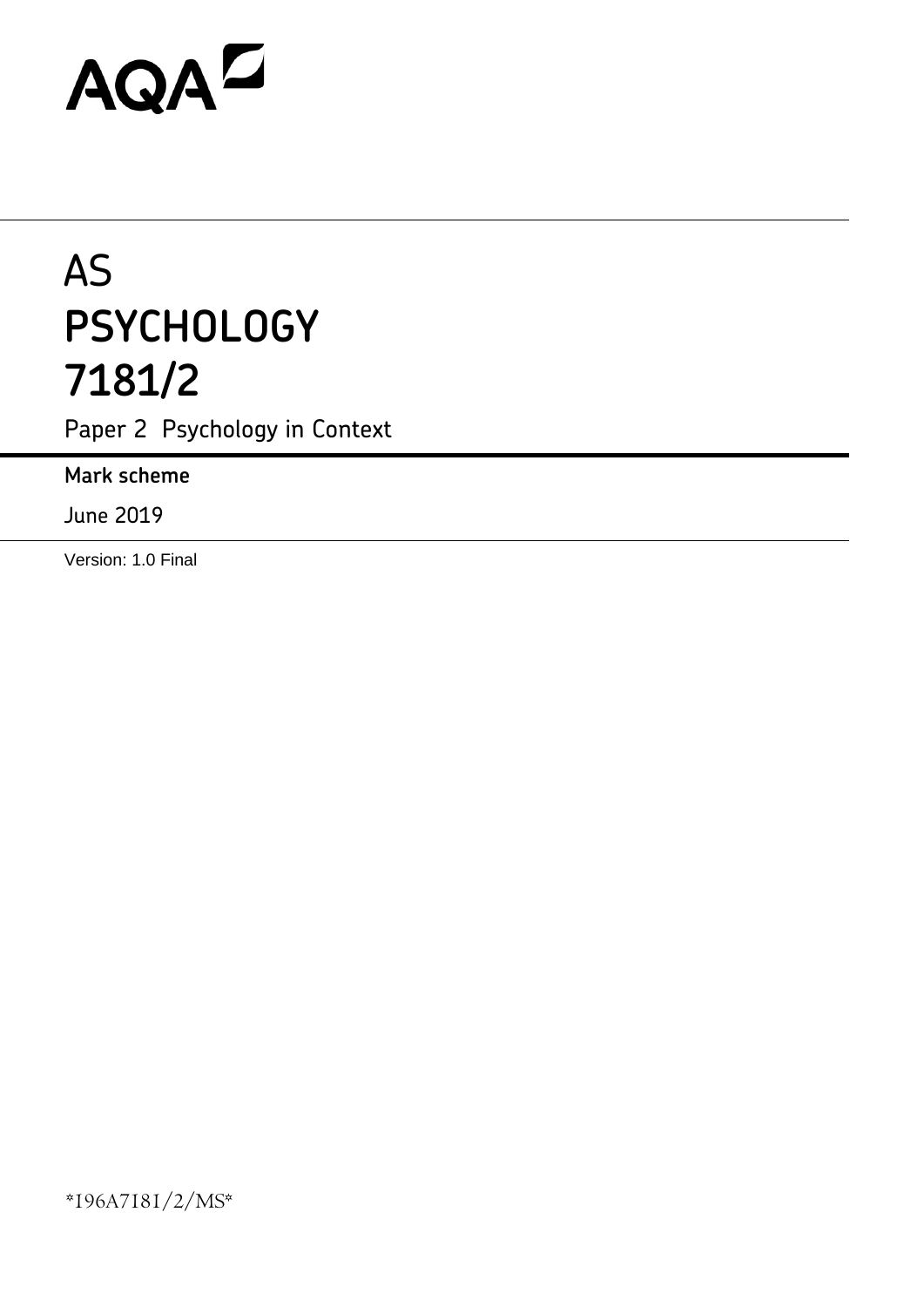Mark schemes are prepared by the Lead Assessment Writer and considered, together with the relevant questions, by a panel of subject teachers. This mark scheme includes any amendments made at the standardisation events which all associates participate in and is the scheme which was used by them in this examination. The standardisation process ensures that the mark scheme covers the students' responses to questions and that every associate understands and applies it in the same correct way. As preparation for standardisation each associate analyses a number of students' scripts. Alternative answers not already covered by the mark scheme are discussed and legislated for. If, after the standardisation process, associates encounter unusual answers which have not been raised they are required to refer these to the Lead Examiner.

It must be stressed that a mark scheme is a working document, in many cases further developed and expanded on the basis of students' reactions to a particular paper. Assumptions about future mark schemes on the basis of one year's document should be avoided; whilst the guiding principles of assessment remain constant, details will change, depending on the content of a particular examination paper.

Further copies of this mark scheme are available from aqa.org.uk

Copyright © 2019 AQA and its licensors. All rights reserved.

AQA retains the copyright on all its publications. However, registered schools/colleges for AQA are permitted to copy material from this booklet for their own internal use, with the following important exception: AQA cannot give permission to schools/colleges to photocopy any material that is acknowledged to a third party even for internal use within the centre.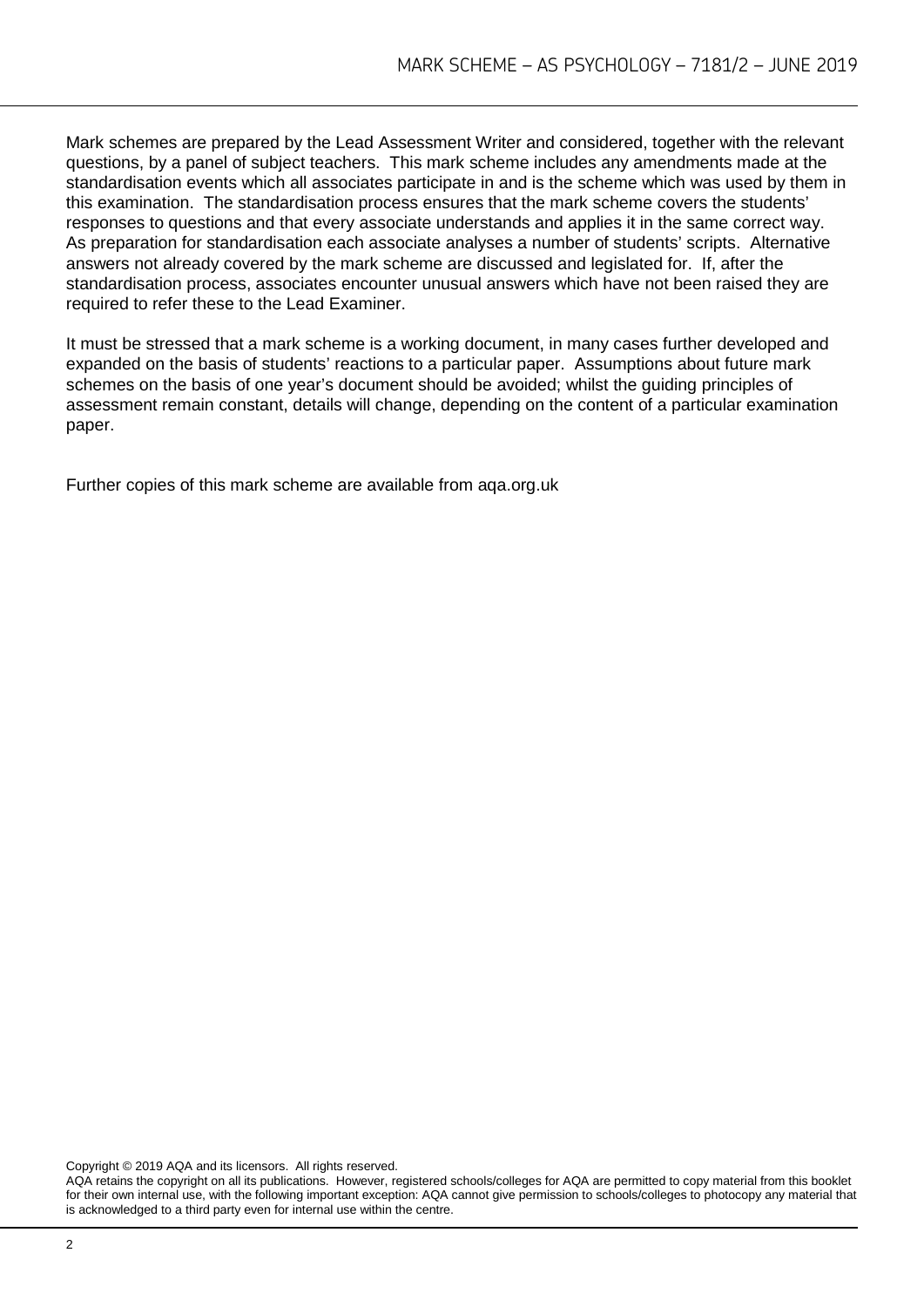# Level of response marking instructions

Level of response mark schemes are broken down into levels, each of which has a descriptor. The descriptor for the level shows the average performance for the level. There are marks in each level.

Before you apply the mark scheme to a student's answer read through the answer and annotate it (as instructed) to show the qualities that are being looked for. You can then apply the mark scheme.

### Step 1 Determine a level

Start at the lowest level of the mark scheme and use it as a ladder to see whether the answer meets the descriptor for that level. The descriptor for the level indicates the different qualities that might be seen in the student's answer for that level. If it meets the lowest level then go to the next one and decide if it meets this level, and so on, until you have a match between the level descriptor and the answer. With practice and familiarity you will find that for better answers you will be able to quickly skip through the lower levels of the mark scheme.

When assigning a level you should look at the overall quality of the answer and not look to pick holes in small and specific parts of the answer where the student has not performed quite as well as the rest. If the answer covers different aspects of different levels of the mark scheme you should use a best fit approach for defining the level and then use the variability of the response to help decide the mark within the level, i.e. if the response is predominantly level 3 with a small amount of level 4 material it would be placed in level 3 but be awarded a mark near the top of the level because of the level 4 content.

## Step 2 Determine a mark

Once you have assigned a level you need to decide on the mark. The descriptors on how to allocate marks can help with this. The exemplar materials used during standardisation will help. There will be an answer in the standardising materials which will correspond with each level of the mark scheme. This answer will have been awarded a mark by the Lead Examiner. You can compare the student's answer with the example to determine if it's the same standard, better or worse than the example. You can then use this to allocate a mark for the answer based on the Lead Examiner's mark on the example.

You may well need to read back through the answer as you apply the mark scheme to clarify points and assure yourself that the level and the mark are appropriate.

Indicative content in the mark scheme is provided as a guide for examiners. It is not intended to be exhaustive and you must credit other valid points. Students do not have to cover all of the points mentioned in the Indicative content to reach the highest level of the mark scheme.

An answer which contains nothing of relevance to the question must be awarded no marks.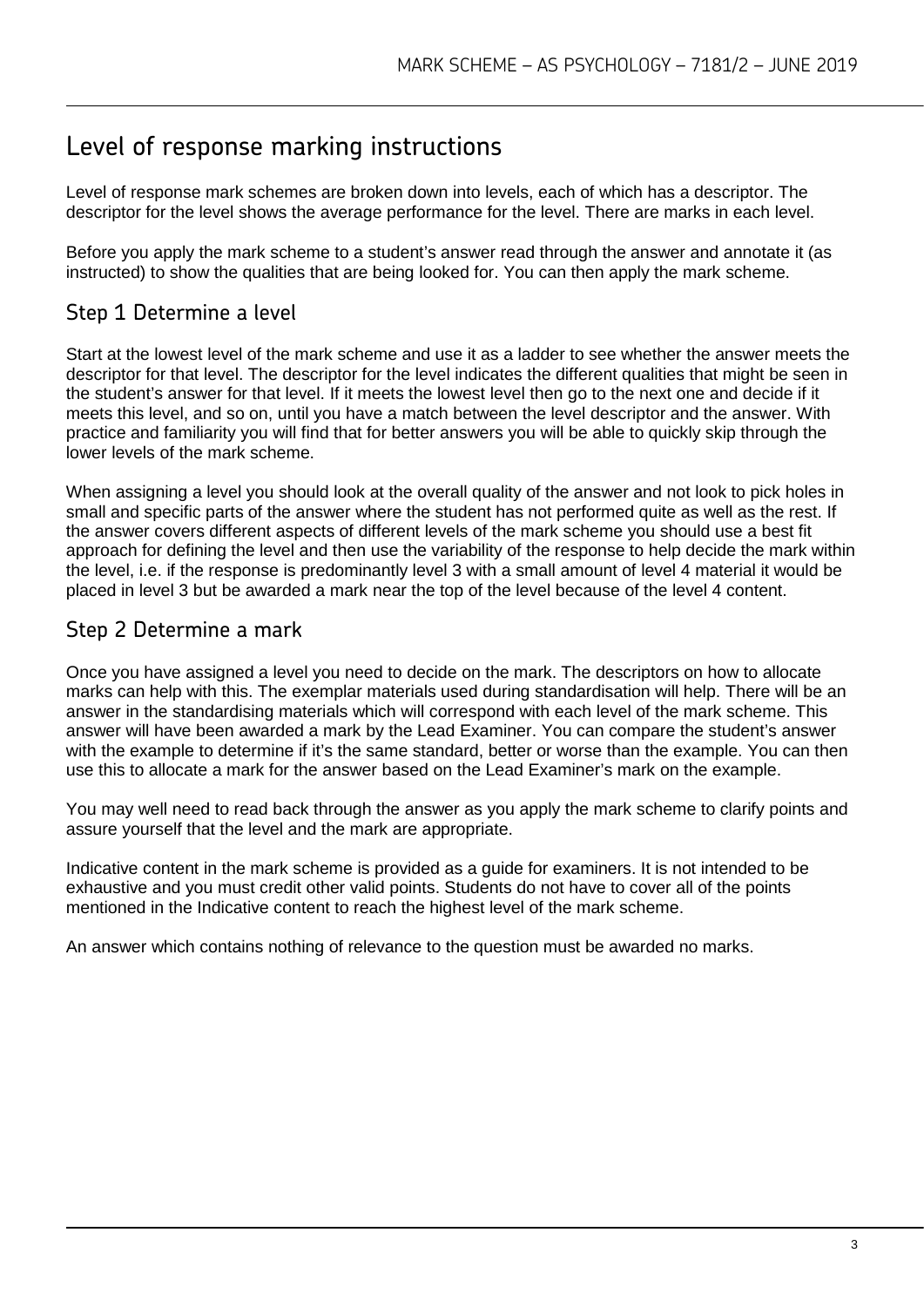#### **Section A**

#### **Approaches in Psychology**

**0** | **1** Explain the function of the endocrine system.

**[4 marks]**

#### **Marks for this question: AO1 = 4**

| Level | <b>Marks</b> | <b>Description</b>                                                                                                                                                                |  |  |
|-------|--------------|-----------------------------------------------------------------------------------------------------------------------------------------------------------------------------------|--|--|
| 2     | $3 - 4$      | There is a clear explanation of function of the endocrine system with some<br>accurate detail. The answer is generally coherent with effective use of<br>appropriate terminology. |  |  |
|       | $1 - 2$      | There is limited or partial explanation of function of the endocrine system and<br>some detail. The answer lacks coherence and use of appropriate terminology.                    |  |  |
|       | 0            | No relevant content.                                                                                                                                                              |  |  |

#### **Possible content:**

- to regulate cell or organ activity within the body and control vital physiological processes in the body
- to release hormones/chemical messengers from glands into the bloodstream which then bind with specific receptors in order to regulate the activity of cells or organs in the body
- examples of specific hormones to illustrate effects such as adrenaline and fight or flight response
- reference to how imbalance in hormones might lead to dysfunction for example, high levels of cortisol causing Cushing's disease.

Maximum Level 1 if the response just lists glands with their hormones.

**0 2** Which of the following is **not** a feature of the cognitive approach in psychology?

Shade **one** box only.

Internal mental processes are studied:

**[1 mark]**

#### **Marks for this question: AO1 = 1**

**Answer: B**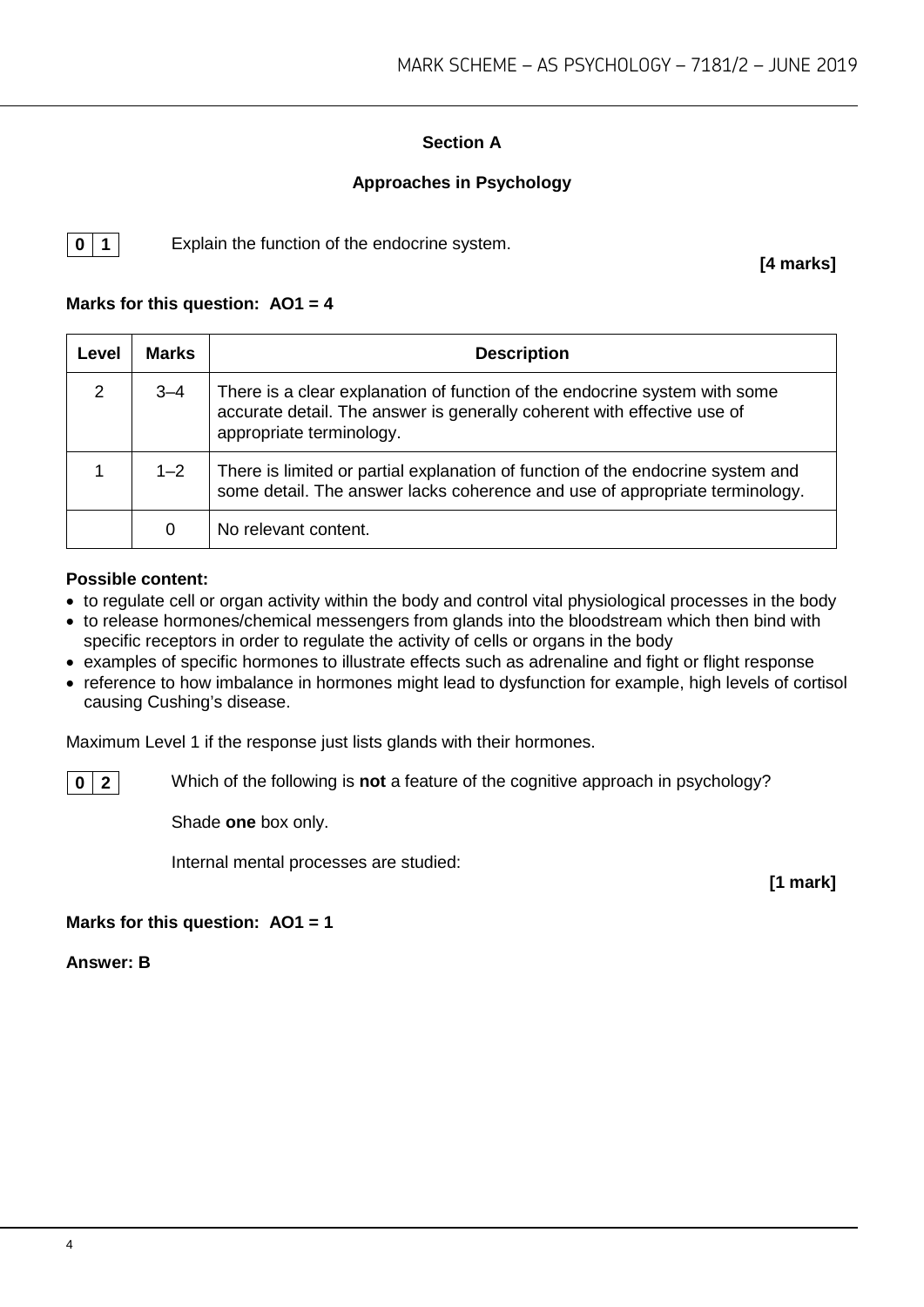**0 3** Briefly outline **one** limitation of the cognitive approach in psychology.

**[1 mark]**

#### **Marks for this question: AO3 = 1**

**1 mark** for **any** of the following possible limitations of the cognitive approach in psychology.

#### **Possible content:**

- over-reliance on computer models
- focus on how rather than why a process might occur
- relies on artificial testing

Credit other relevant material such as answers related to debates like reductionism as long as the limitation is made clear.

Do not accept statements such as 'it ignores X approach'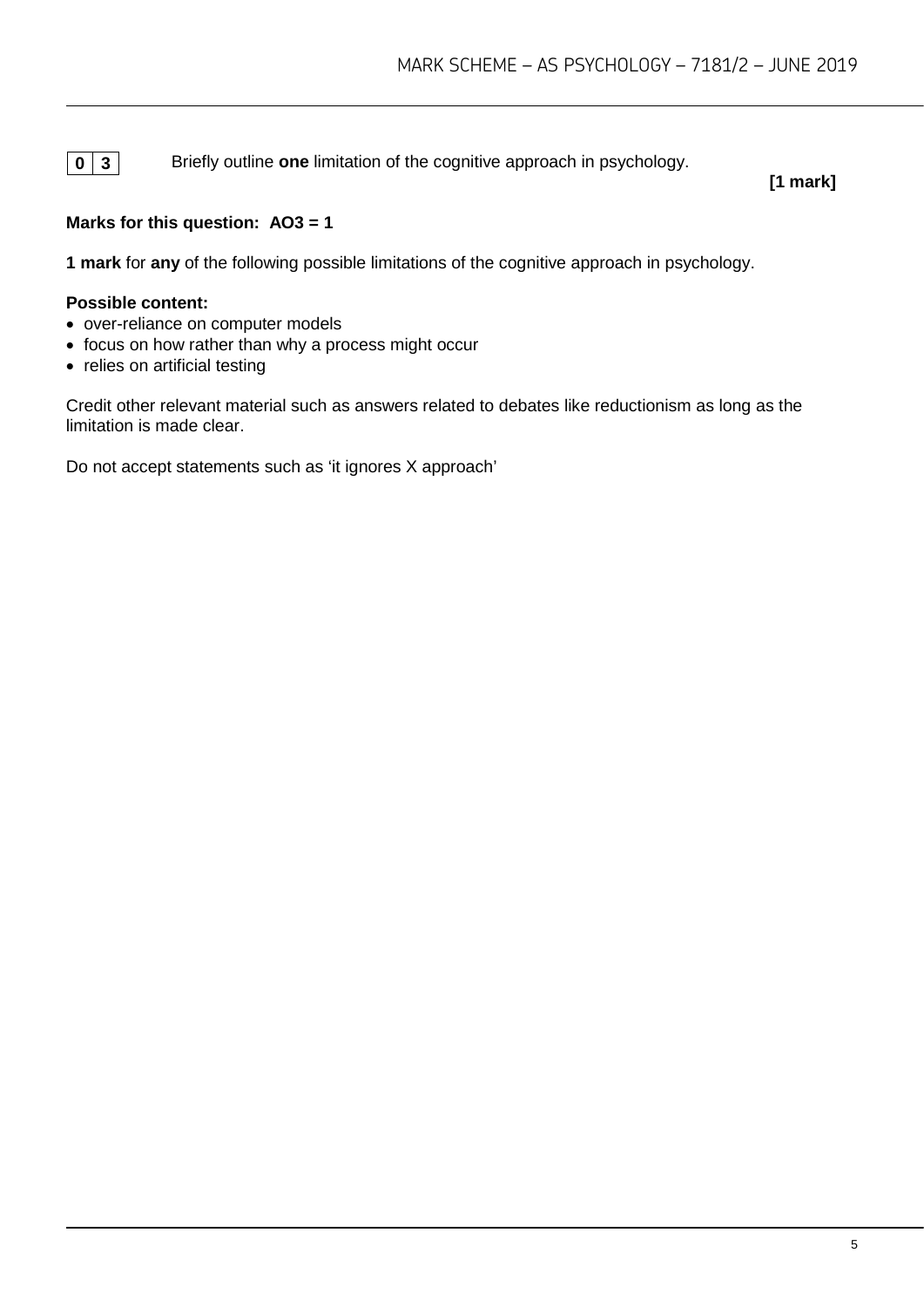**0 4** Use your knowledge of **three** features of the social learning explanation of behaviour to explain Jamil's behaviour.

**[6 marks]**

#### **Marks for this question: AO1 = 3 marks and AO2 = 3 marks**

#### **For each of the three features chosen allocate a maximum of 2 marks per feature**

#### **AO1**

**1 mark** for accurate knowledge of a feature of the social learning explanation. Do **not** credit just the name of the feature (imitation, modelling, identification, vicarious reinforcement, mediational processes.)

**Plus**

**AO2**

**1 mark** for clear application which matches Jamil's behaviour/situation with the feature described.

#### **Possible features and application:**

- copying of observed behaviour of someone is imitation: as when Jamil copies the car-washing behaviour of Sahib using a bowl of water and toy cars
- copying the behaviour of a specific person or role model is called modelling: in this case Jamil washes the cars that are available to him
- when a specific person produces behaviour that is a positive role model, this is also modelling: such as Sahib washing the family car which shows Jamil how to wash 'something'
- when an observer is influenced by some quality of the person they observe to copy their actions, this is identification. Jamil is attracted to the fact that his brother is older/male and wants to be like him
- when an observer experiences indirect rewards/sees someone rewarded for actions this is vicarious reinforcement: as when Jamil sees Sahib praised by Dad for car-washing and doing a similar act in the hope of a similar reward
- mental processes like attention/motor reproduction affect whether or not an observer can copy a seen behaviour and these are mediational processes. Here Jamil cannot wash the family car but is able to wash his own cars.

Full credit can be given for answers which just focus on three separate mediational processes.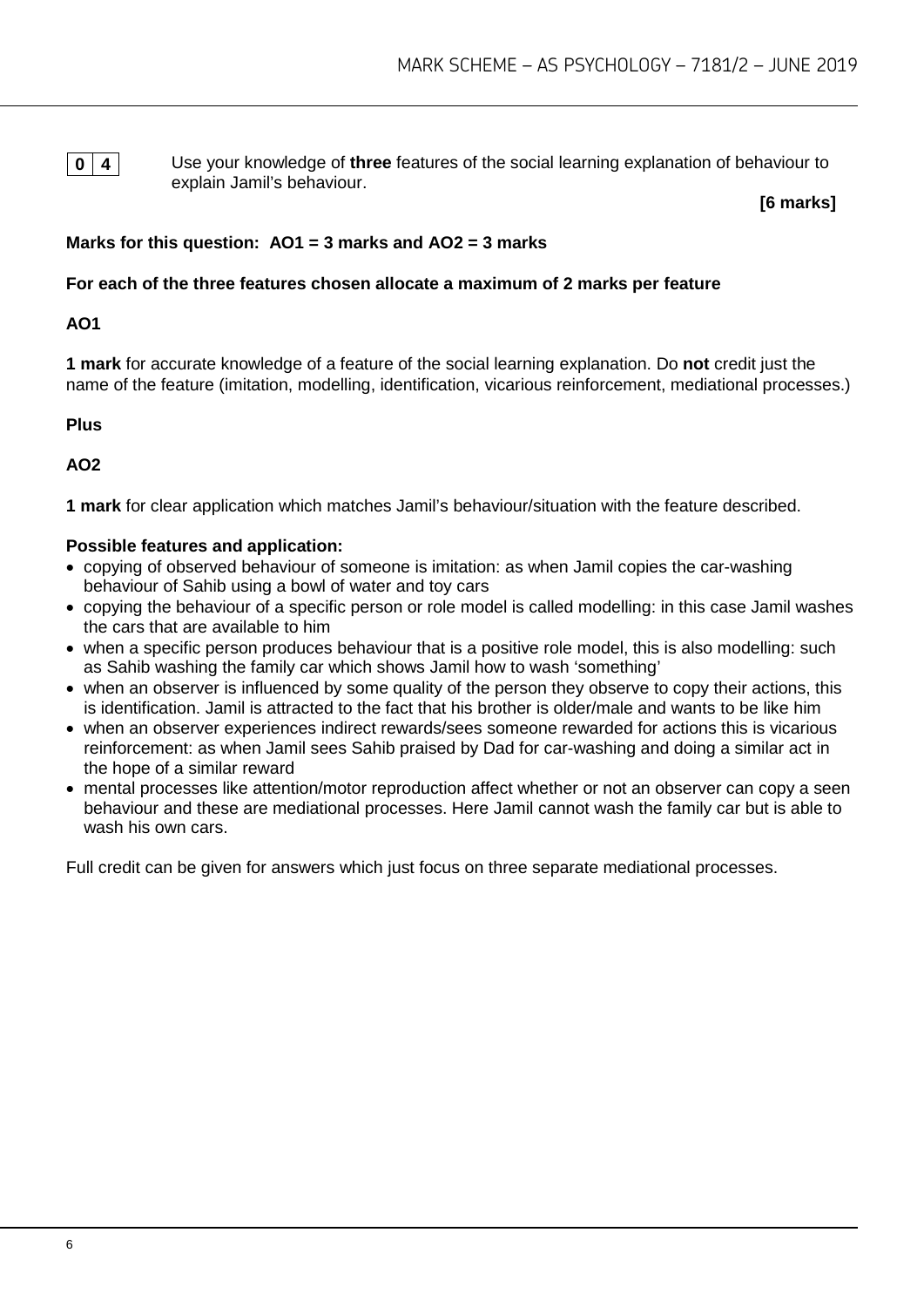#### **0 5** Describe and evaluate the biological approach in psychology.

#### **[12 marks]**

#### **Marks for this question:**  $AO1 = 6$  **and**  $AO3 = 6$

| Level | <b>Marks</b> | <b>Description</b>                                                                                                                                                                                                                                                        |  |  |  |
|-------|--------------|---------------------------------------------------------------------------------------------------------------------------------------------------------------------------------------------------------------------------------------------------------------------------|--|--|--|
| 4     | $10 - 12$    | Knowledge of the biological approach is accurate and generally well detailed.<br>Evaluation is effective. Minor detail and/or expansion is sometimes lacking. The<br>answer is clear and coherent. Specialist terminology is used effectively.                            |  |  |  |
| 3     | 7–9          | Knowledge of the biological approach is evident but there are occasional<br>inaccuracies/omissions. There is some effective evaluation. The answer is<br>mostly clear and organised. Specialist terminology is mostly used appropriately.                                 |  |  |  |
| 2     | $4 - 6$      | Limited knowledge of the biological approach is present. Focus is mainly on<br>description. Any evaluation is of limited effectiveness. The answer lacks clarity,<br>accuracy and organisation in places. Specialist terminology is used<br>inappropriately on occasions. |  |  |  |
|       | $1 - 3$      | Knowledge of the biological approach is very limited. Evaluation is limited, poorly<br>focused or absent. The answer as a whole lacks clarity, has many inaccuracies<br>and is poorly organised. Specialist terminology is either absent or inappropriately<br>used.      |  |  |  |
|       | 0            | No relevant content.                                                                                                                                                                                                                                                      |  |  |  |

#### **Possible content:**

- humans are viewed as biological beings and it is expected that behaviour will/can/should be explained using references to biology
- genetic basis of behaviour genes, genotype and phenotype
- the human nervous system
- structure and function of the brain including localisation of brain functions and subsequent behaviours
- neurotransmitters and example(s) of how these affect behaviour
- evolution and the importance of natural selection.

#### **Possible evaluation points:**

- real life applications of the approach the use of drugs to counteract neurotransmitter imbalance examples of these. Benefits of these
- the scientific methods used by biologists/biopsychologists might reduce behaviours to unrealistic actions and therefore lose sight of the possible impact of factors such as cognition and culture on behaviour
- the danger of looking for biological cause of all behaviours has led to problems like the search for the 'criminal gene'
- difficulty of separating the likely impact of both nature and nurture the positive contributions of other approaches in psychology
- emphasis on scientific methods rigour of experimentation, scanning techniques, twin and family studies. Relevant research examples to support this point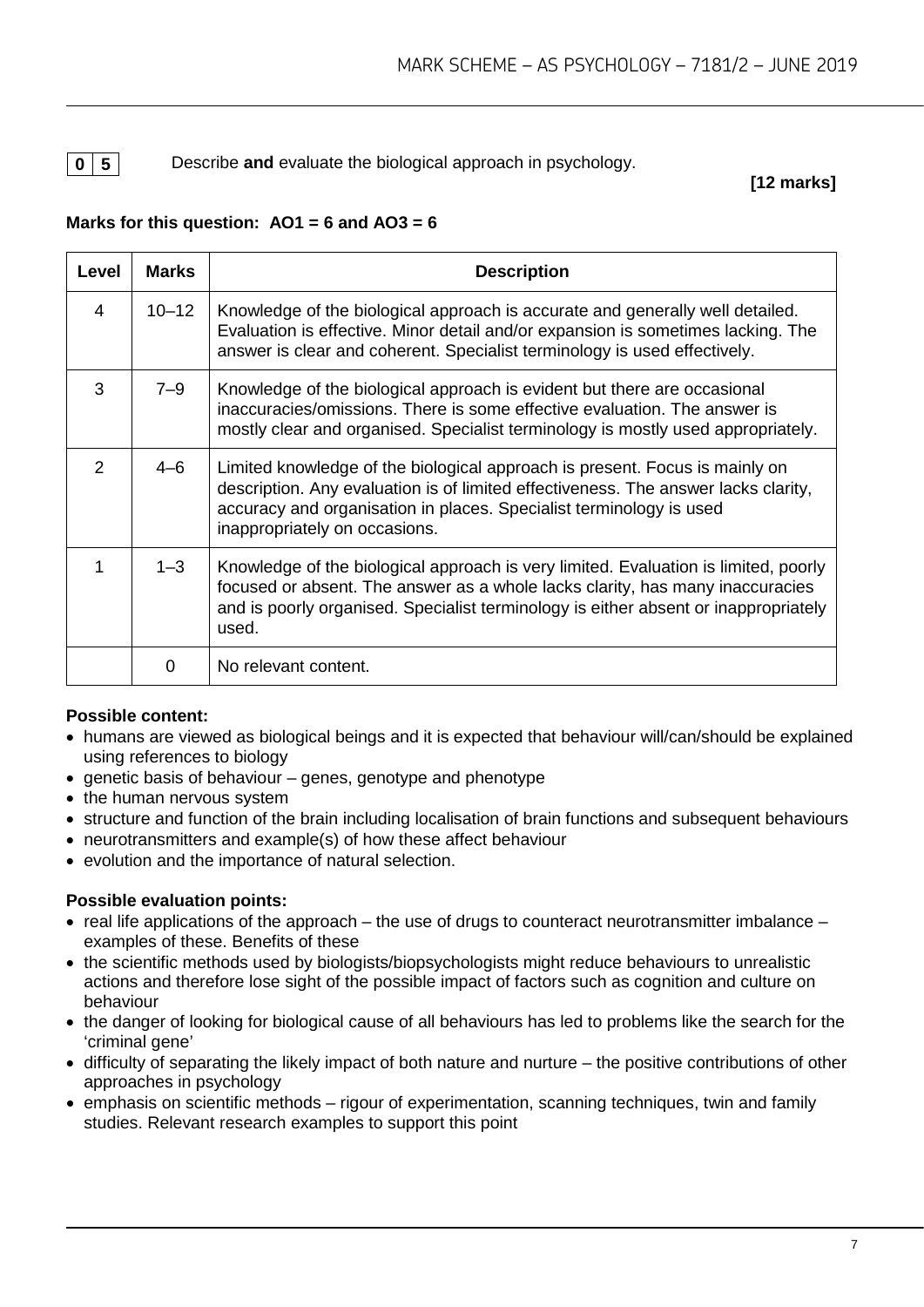- using the experimental method involves a high level of control, allows inference of cause and effect/increases reliability and validity of conclusions drawn
- comparisons with other approaches.

Credit other relevant material such as reference to debates like reductionism and determinism.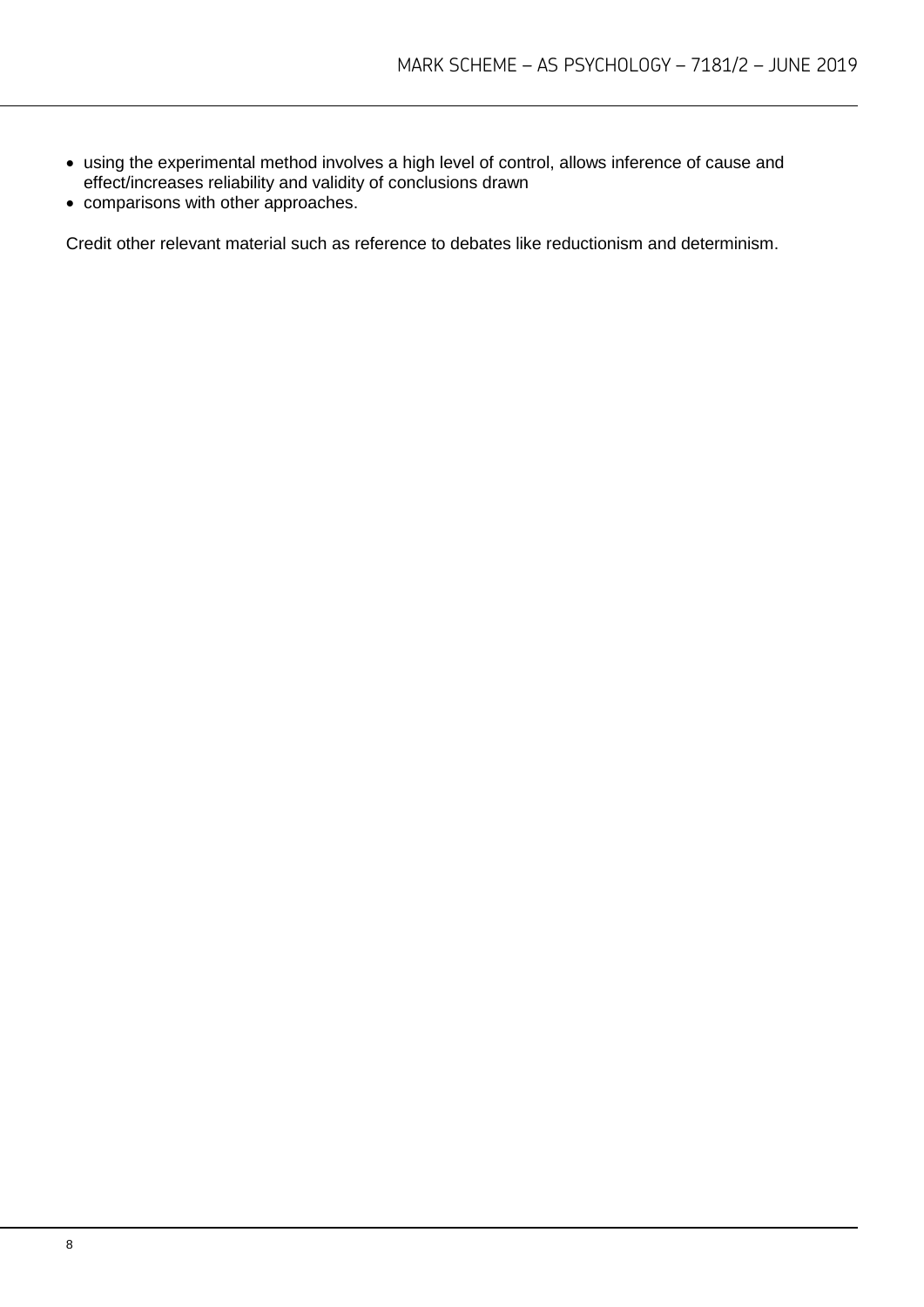#### **Section B**

#### **Psychopathology**



**0 6** Outline **two** definitions of abnormality.

**[4 marks]**

#### **Marks for this question: AO1 = 4**

For **each** definition

**2 marks** for a clear and coherent outline with some elaboration.

**1 mark** for a limited/muddled outline.

No marks for naming the definitions.

#### **Possible content:**

#### **Deviation from social norms:**

- behaviour is abnormal if it is very different to the acceptable behaviour being produced by other members of the same society/cultural group
- behaviour is unexpected by other group members
- behaviour offends in some way the other members of that society/cultural group.

#### **Failure to function adequately**:

- abnormality judged as inability to deal with the demands of everyday living
- behaviour is maladaptive, irrational or dangerous
- behaviour causes personal distress and distress to others.

#### **Statistical infrequency:**

- behaviour is abnormal as it is numerically rare
- the characteristics of the behaviour are less common/typical
- this definition focuses on the quantity of behaviour measured in standard deviations from the mean rather than the quality.

#### **Deviation from ideal mental health:**

- absence of signs of mental health used to judge abnormality
- failure to meet (Jahoda's) criteria inaccurate perception of reality; problems with self-actualisation; inability to cope with stress; negative attitude towards self; lack of autonomy/independence; poor environmental mastery
- the more criteria someone fails to meet, the more abnormal they are.

Credit other relevant material.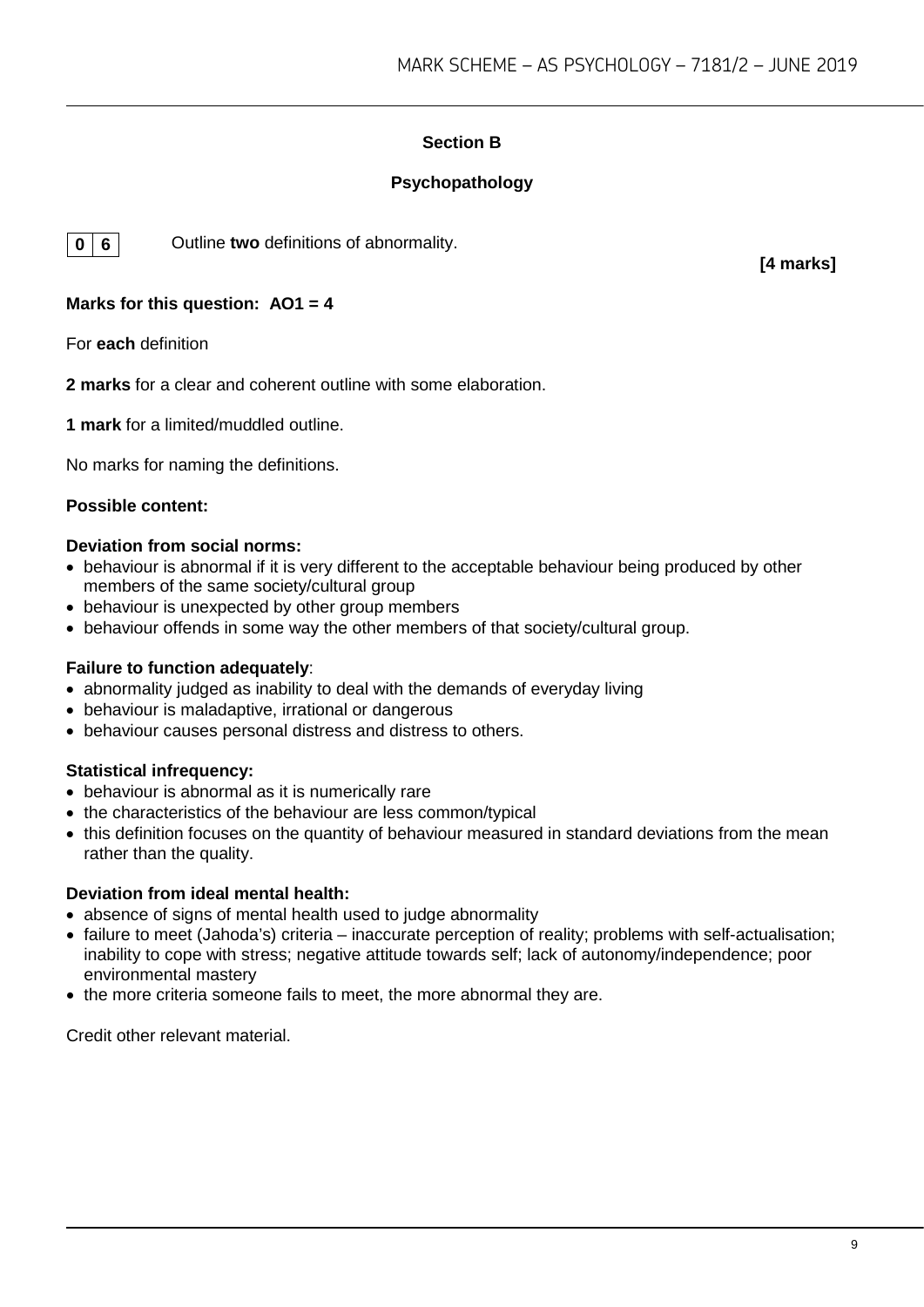**0 7** Give two cognitive characteristics that might occur in someone who has obsessive compulsive disorder (OCD).

**[2 marks]**

#### **Marks for this question: AO1 = 2**

**One mark each for any two of the following cognitive characteristics** 

#### **Possible content:**

- awareness that the behaviour is irrational
- awareness that the behaviour is not being resisted
- recurrent/obsessive thoughts
- intrusive/irrational thoughts
- maintaining alertness being hypervigilant
- catastrophic thinking
- attentional bias.

Credit other relevant cognitive characteristics.

**0 8 . 1** What is a matched pairs design?

#### **Marks for this question: AO1 = 2 marks**

**One mark each** for the following:

- participants are matched/paired according to key variables
- each person from a pair goes into a different condition.

**0 8 . 2** How is using a matched pairs design an improvement on an independent groups design?

**[1 mark]**

**[2 marks]**

# **Marks for this question: AO3 = 1 mark Possible points:**

- this will reduce possible effects of participant variables
- this increases the ability of the researcher to conclude that differences in results are due to different conditions (not different people).

Credit other relevant improvements.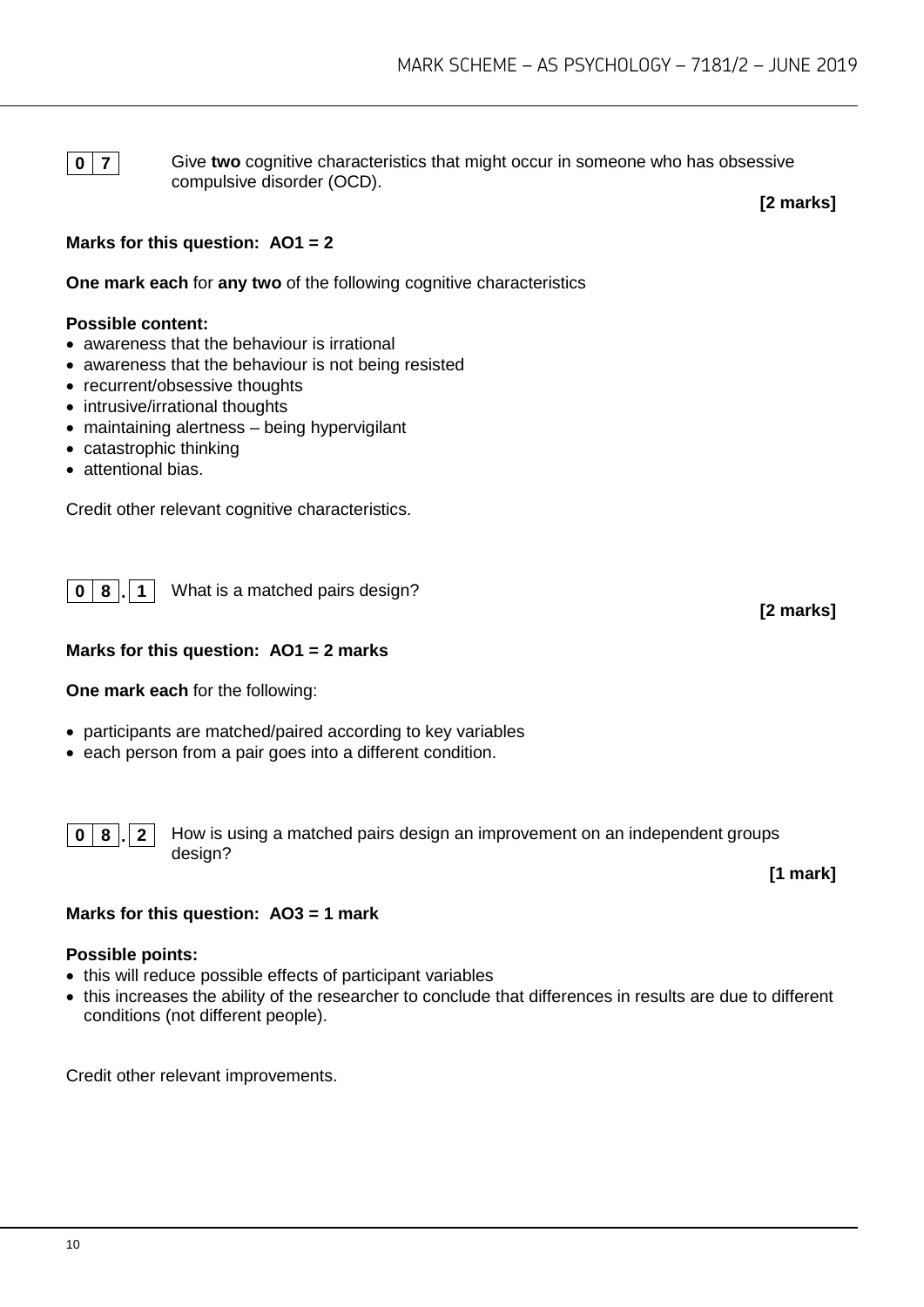**0** | **9** | Identify **one** other variable on which the clients must be matched in this study.

**[1 mark]**

#### **Marks for this question: AO2 = 1 mark**

#### **Possible content:**

- severity of OCD
- type of OCD
- 'satisfaction with life' rating before therapy
- reference to other therapy they may be taking such as drugs.

Credit other relevant variables. Do **not** credit age or gender as these are matched.



**1 0** What do the median values in **Table 1** suggest? Justify your answer.

**[4 marks]**

#### **Marks for this question: AO2 = 4 marks**

| Level         | <b>Marks</b> | <b>Description</b>                                                                                                                                                                                                                |  |  |
|---------------|--------------|-----------------------------------------------------------------------------------------------------------------------------------------------------------------------------------------------------------------------------------|--|--|
| $\mathcal{P}$ | $3 - 4$      | There is a clear explanation of what all the results suggest with supporting<br>justification with some accurate detail. The answer is generally coherent with<br>effective use of appropriate terminology.                       |  |  |
|               | $1 - 2$      | There is limited or partial explanation of what the results suggest with some<br>supporting justification and some detail. The answer lacks coherence and use of<br>appropriate terminology.<br>Or answers without justification. |  |  |
|               | 0            | No relevant content.                                                                                                                                                                                                              |  |  |

#### **Possible content:**

- the clients/participants were well-matched at the start of the study as their median satisfaction ratings were very similar (0.5 difference) before they had experienced their courses
- therapy B is a more successful course than therapy A as the final ratings increased (by 5.0) more for B than for A
- both therapies were successful as the ratings at the end of the courses were both higher than the matching ratings at the start of the therapies (therapy A +4.5 and therapy B +9.5)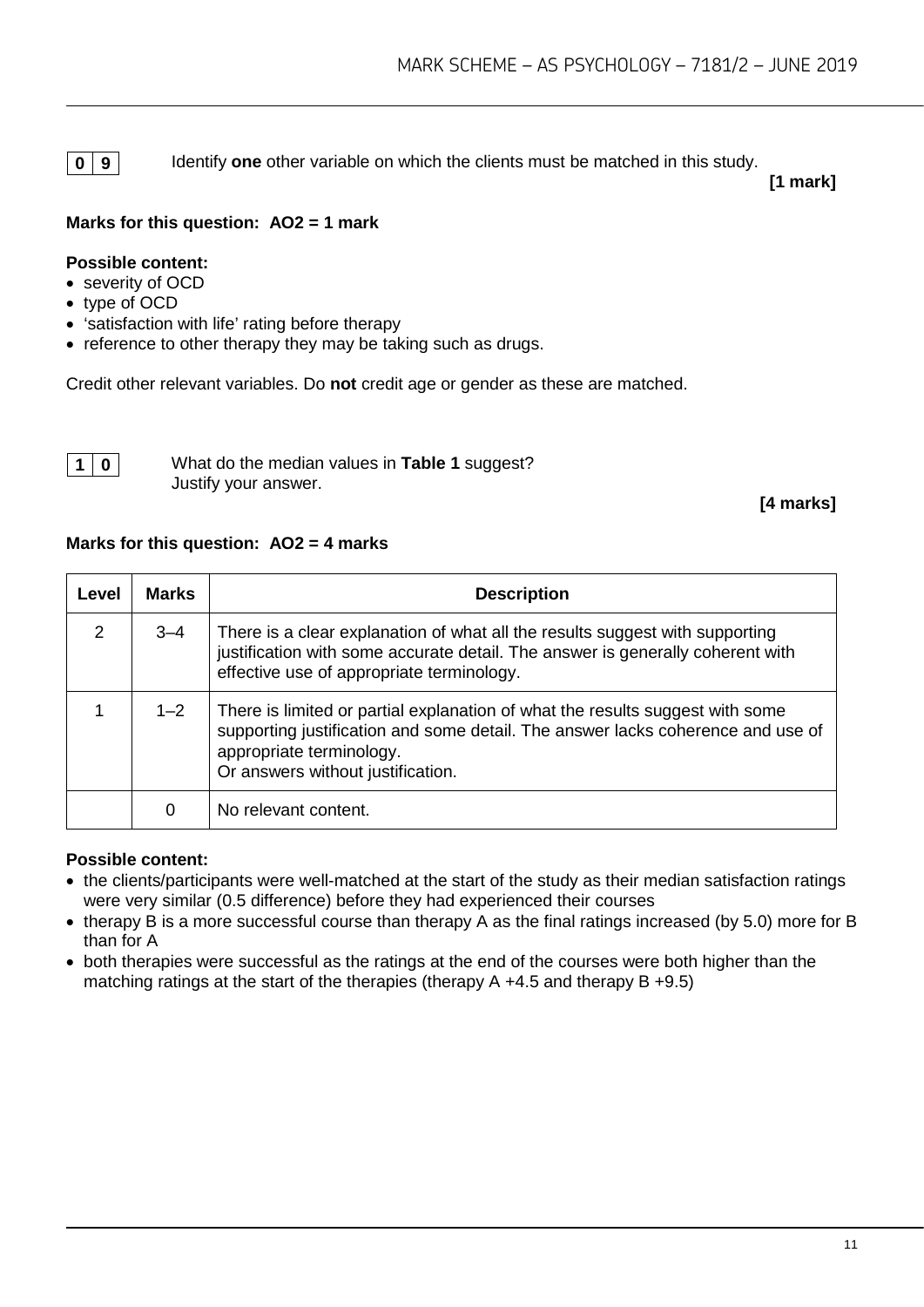**1** 1 **1** Explain why collecting qualitative data in this study might have been a more useful way of assessing the effectiveness of the two therapies.

**[2 marks]**

#### **Marks for this question: AO2 = 2 marks**

**2 marks** for a clear and coherent explanation linked to the study.

**1 mark** for a limited/muddled explanation linked to the study.

#### **Possible content:**

- qualitative data allows the clients to express fully their reasons for their therapy ratings so the researchers can be more sure that their conclusions about the therapies are both valid and reliable
- the single number ratings about their feelings before and after therapy do not explain in any detail how the therapy affected the clients.

Credit other relevant information.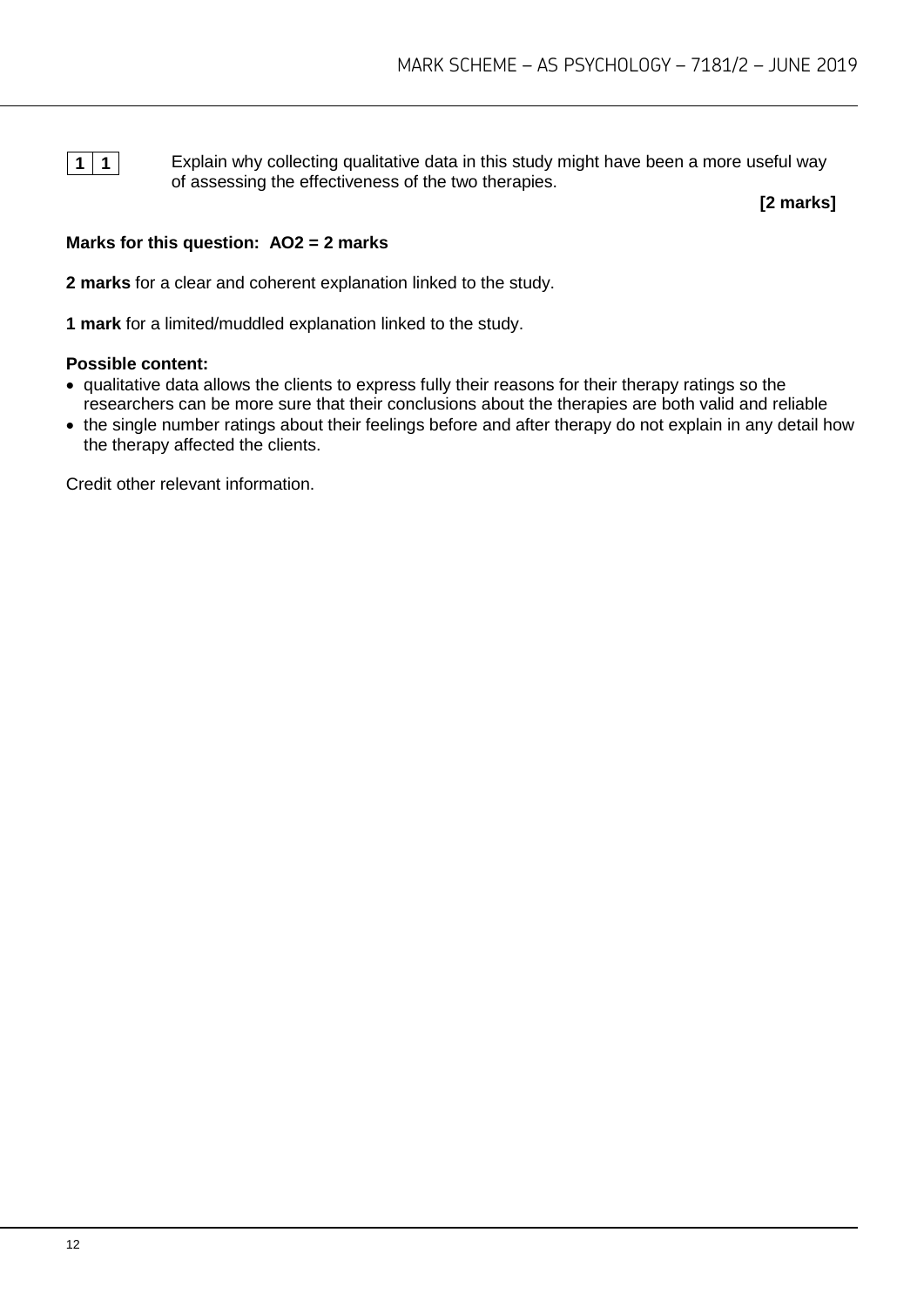**1 2** Describe **and** evaluate the two-process model as an explanation of phobias.

**[8 marks]**

#### **Marks for this question: AO1 = 4 marks and AO3 = 4 marks**

| Level         | <b>Marks</b> | <b>Description</b>                                                                                                                                                                                                                                                                   |  |  |  |
|---------------|--------------|--------------------------------------------------------------------------------------------------------------------------------------------------------------------------------------------------------------------------------------------------------------------------------------|--|--|--|
| 4             | $7 - 8$      | Knowledge of the two-process model is accurate with some detail. Evaluation of<br>the model is effective. Minor detail and/or expansion is sometimes lacking. The<br>answer is clear and coherent. Specialist terminology is used effectively.                                       |  |  |  |
| 3             | $5 - 6$      | Knowledge of the two-process model is evident but there are occasional<br>inaccuracies/omissions. There is some effective evaluation of the model. The<br>answer is mostly clear and organised. Specialist terminology is mostly used<br>appropriately.                              |  |  |  |
| $\mathcal{P}$ | $3 - 4$      | Limited knowledge of the two-process model is present. Focus is mainly on<br>description. Any evaluation of the model is of limited effectiveness. The answer<br>lacks clarity, accuracy and organisation in places. Specialist terminology is used<br>inappropriately on occasions. |  |  |  |
|               | $1 - 2$      | Knowledge of the two-process model is very limited. Evaluation of the model is<br>limited, poorly focused or absent. The answer as a whole lacks clarity, has many<br>inaccuracies and is poorly organised. Specialist terminology is either absent or<br>inappropriately used.      |  |  |  |
|               | 0            | No relevant content.                                                                                                                                                                                                                                                                 |  |  |  |

#### **Possible content:**

- the model emphasises the role of learning in phobias
- Mowrer suggested that a combination of classical and operant conditioning can explain how phobias are learned and why they are difficult to extinguish
- classical conditioning a fear response is associated with a stimulus which should be neutral but which becomes a conditioned stimulus due to being paired with a 'threatening' stimulus. (Accept a diagram to illustrate this process). Acquisition of phobia
- the process of generalisation may occur (as in Little Albert)
- operant conditioning maintains the fear response. Avoidance behaviours strengthened through the reduction in unpleasant feelings.

#### **Possible evaluation points:**

- provides strategies for treating phobias that have proved extremely successful especially in specific phobias (expect examples)
- many people with phobias cannot identify incident/trauma DiNardo (1990)
- other factors like cognitive processes of modelling might account for the development of a phobia
- the person with a phobia is not always avoiding the unpleasant response such as the agoraphobic who stays in to feel safe
- conditioning is not the only way fears are acquired, some phobias have an evolutionary aspect a biological preparedness
- genetic vulnerability people experience the same incident, but not all develop phobia.

Credit other relevant information.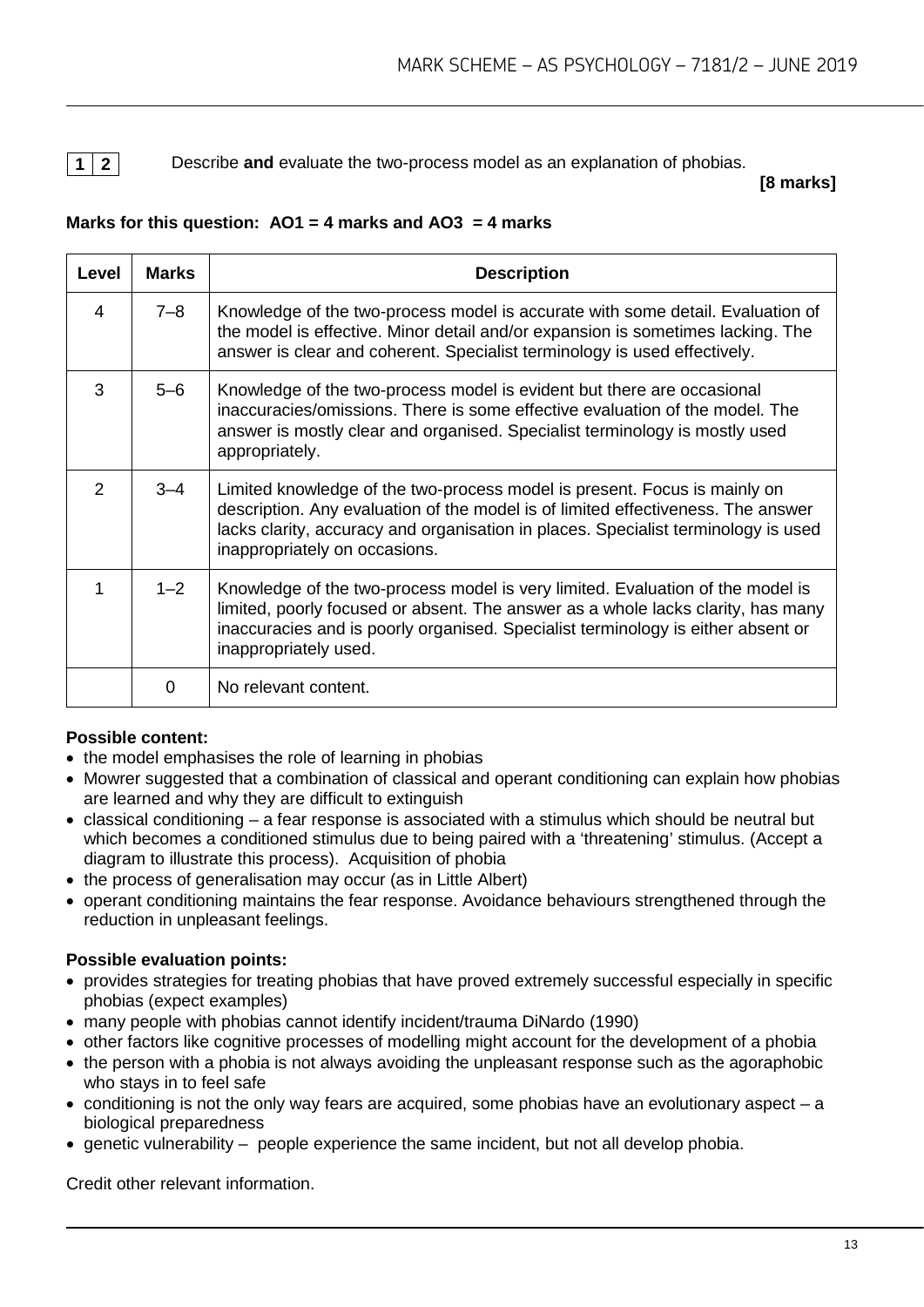#### **Section C**

#### **Research Methods**



#### **Marks for this question: AO2 = 2**

**2 marks** for identification of the operationalised dependent variable: number/amount of words recalled correctly (from word lists or word list A and word list B).

**1 mark** for dependent variable not identified or operationalised fully: correct words/number of words.

**0 marks** for incorrect answers, e.g. reference to the IV.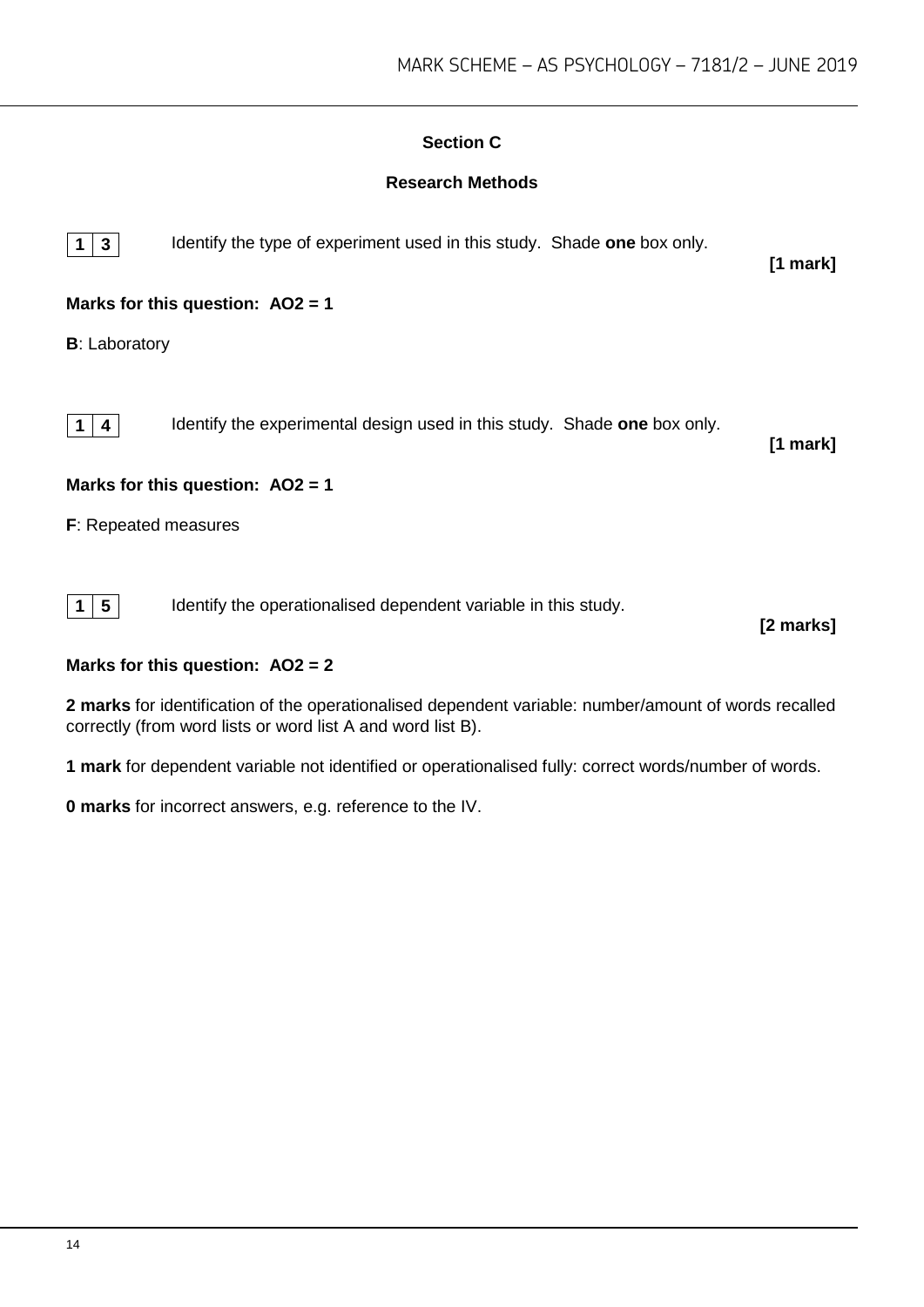**1 6** In order to produce the two word lists, a set of 50 words was identified. These were allocated to two word lists of equal length by a process of randomisation.

> Explain how randomisation could be used to produce **Word list A** and **Word list B**. **[3 marks]**

#### **Marks for this question: AO2 =3**

#### **Possible methods:**

Allocate **one** mark for each stage that is correctly described

|         | <b>Raffle method 1</b>                                                               | <b>Raffle method 2</b>                        | <b>Computer method</b>                                                                                         |
|---------|--------------------------------------------------------------------------------------|-----------------------------------------------|----------------------------------------------------------------------------------------------------------------|
| Stage 1 | All 50 words into a<br>container (1)                                                 | All 50 words into a<br>container (1)          | All 50 words numbered (1)                                                                                      |
| Stage 2 | Draw out a word for list A<br>then one for list B then<br>back to one for list A (1) | Draw out 25 words for list<br>A(1)            | Set parameters for<br>randomisation/computer<br>program/calculator to<br>produce two sets of 25<br>numbers (1) |
| Stage 3 | Stop when there are two<br>lists of 25 words each (1)                                | Draw out remaining 25<br>words for list B (1) | Convert the numbers back<br>into the words to create<br>two word lists (1)                                     |



**1 7** Explain the benefit of using randomisation to produce the word lists for this study.

**[2 marks]**

#### **Marks for this question: AO2 = 2**

**2 marks** for a clear and coherent explanation of the benefit of randomisation linked to the study.

**1 mark** for a limited/muddled explanation linked to the study.

#### **Possible content:**

- eliminates investigator effect/bias one word list could not be made to be easier or harder than the other when the lists are constructed
- this is because the investigator has no control/choice over which words appear on which list.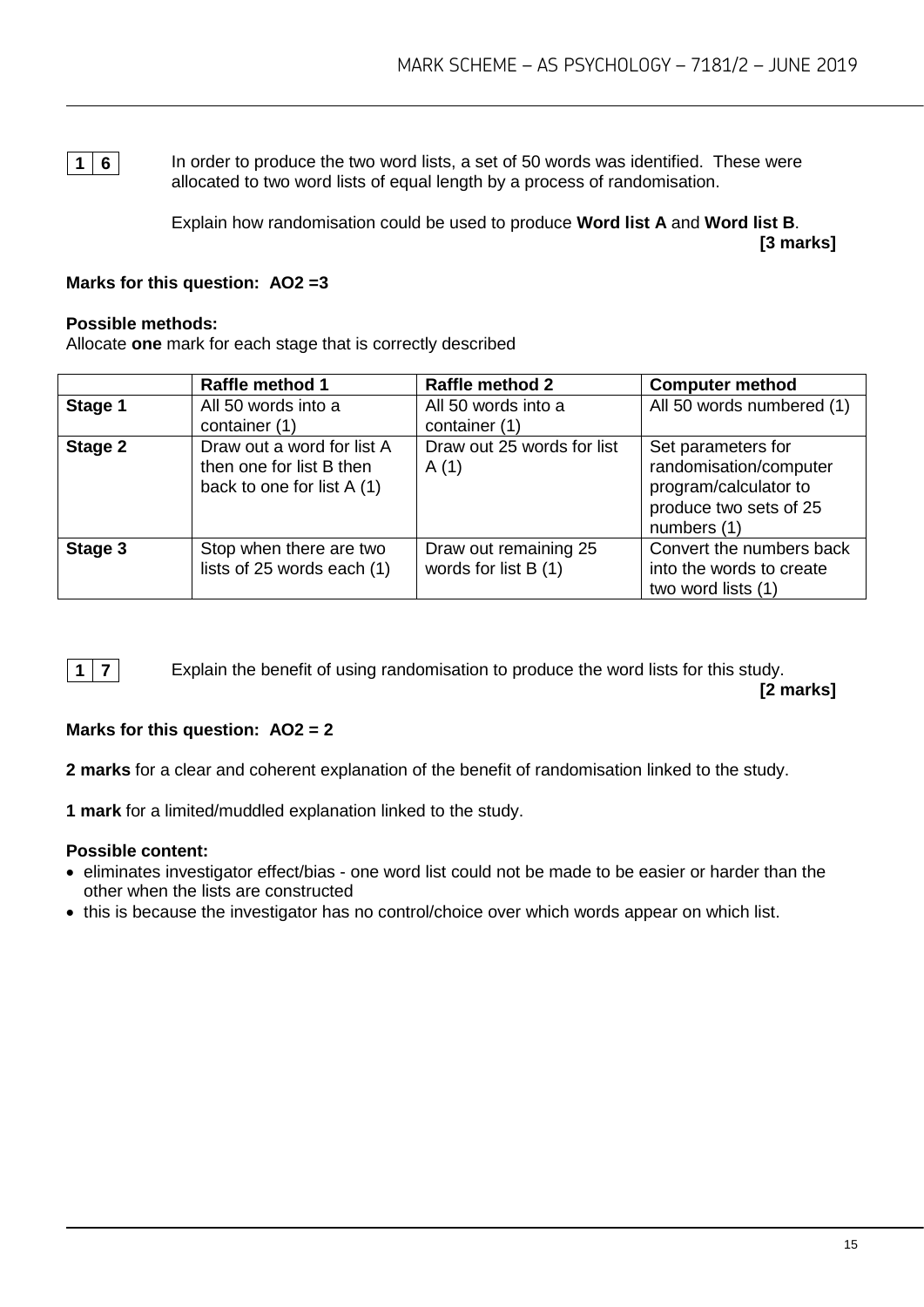**1 8** The 50 words used to make **Word list A** and **Word list B** were not standardised in any way.

> Explain how the words that were used to make the two lists should be matched in order to improve the study.

**[2 marks]**

#### **Marks for this question: AO3 = 2**

#### **One mark each** for the following:

- words would be chosen/matched as having equal/same level of difficulty as each other (accept examples such as same number of syllables/letters/type of word)
- each word in list A should have a comparable/matched word in list B

#### **OR**

#### For **two marks**:

• **all** the (50) words should be chosen/matched as having equal/same level of difficulty as each other (accept examples such as same number of syllables/letters/type of word)



**1 9** What conclusions might be drawn from the data in **Table 2**? Refer to the means and standard deviations in your answer.

**[4 marks]**

#### **Marks for this question: AO2 = 2 and AO3 = 2**

#### **Mean:**

- **1 mark** for any **one** of the following points:
- participants' memory improves when learning and recall locations match
- participants' memory worsens when learning and recall locations do not match
- matching locations improve memory because the location acts as a retrieval cue or vice versa.

#### **Plus**

**1 mark** for an accurate justification using the pattern of the mean scores in each condition that matches the conclusion drawn above:

- mean number is greater/higher in Condition 1 than Condition 2
- mean number is lower in Condition 2 than Condition 1.

#### **Standard deviation:**

**1 mark** for:

• the spread of performance is consistent/similar in Conditions 1 and 2.

#### **Plus**

- **1 mark** for an accurate justification using the pattern of the standard deviations in each condition:
- standard deviations are extremely similar in Conditions 1 and 2.

**Note: 0 marks** for just stating the figures from the table, eg the mean and SD values.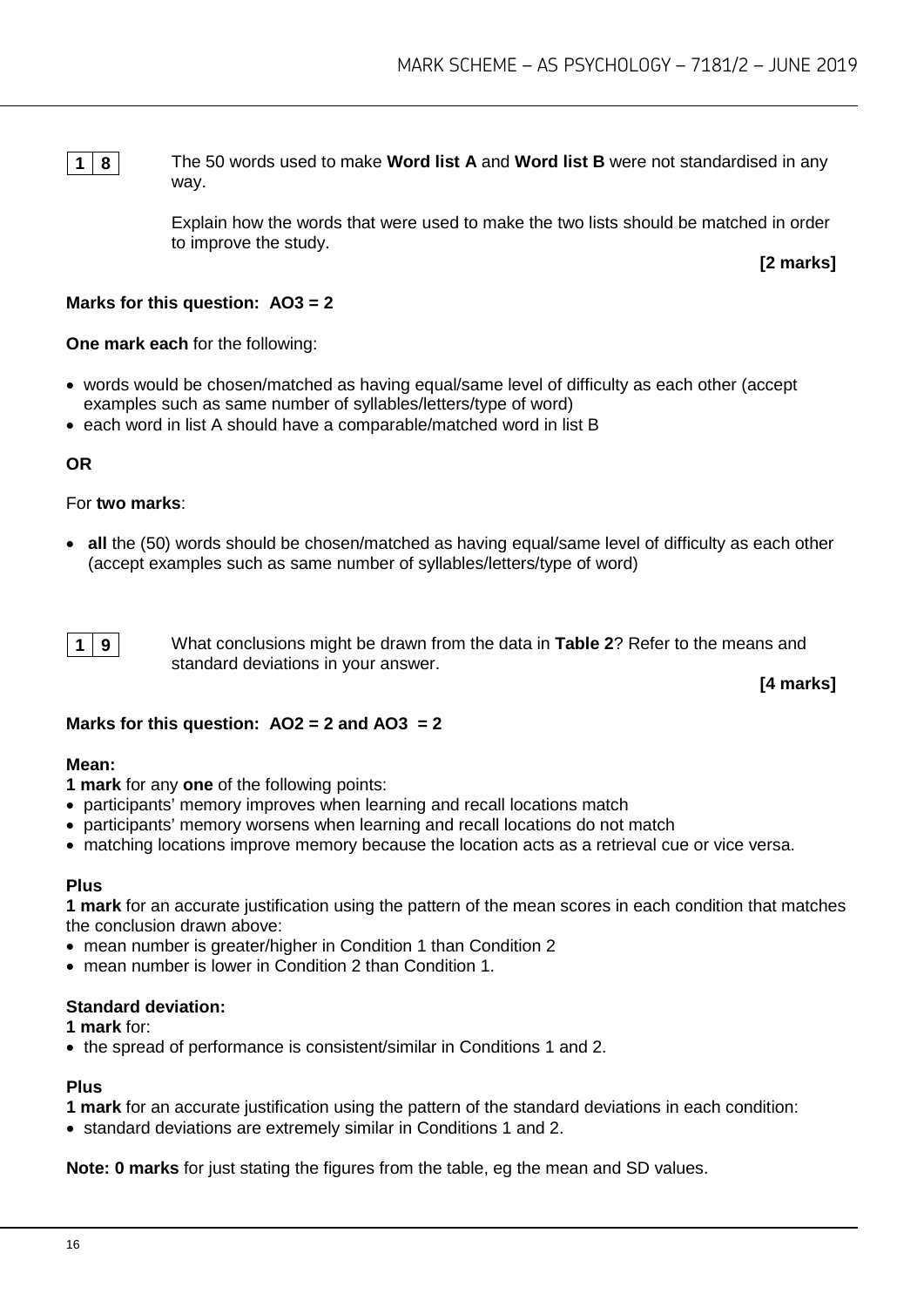**2 0** Initially, the researcher had calculated the ranges for both conditions. However, one participant in **Condition 1** had remembered all of the words when recalling **Word List A**.

> Given the information above, explain why it was more appropriate to use the standard deviation rather than the range.

**[3 marks]**

#### **Marks for this question: AO2 = 3**

**1 mark each** for any of the following bullet points to a maximum of 3 marks.

- SD is not easily distorted by extreme scores (such as the anomalous score in Condition 1)
- SD takes into account the distance of each score from the mean, not just take the distance between the highest and lowest scores
- SD uses every piece of data/value collected
- the comparison of the variations in performance would be more accurate.

Credit other relevant information or information presented as the range being less appropriate.



**2 1** Name an appropriate graph that could be used to display the means shown in **Table 2**.

Suggest appropriate X and Y axis labels for your choice of graph.

**[3 marks]**

#### **Marks for this question: AO2 = 3**

#### **1 mark for each bullet point:**

- a bar chart
- appropriate X-axis label, e.g. 'same location and different locations'; 'Location Conditions', etc.
- appropriate Y-axis label, e.g. 'Mean/Average number of words recalled (/25).'

Credit axis labels presented the other way around.

**Note:** these are independently awarded marks, e.g. students can achieve 2 marks for correctly labelled axes despite an incorrect graph type.